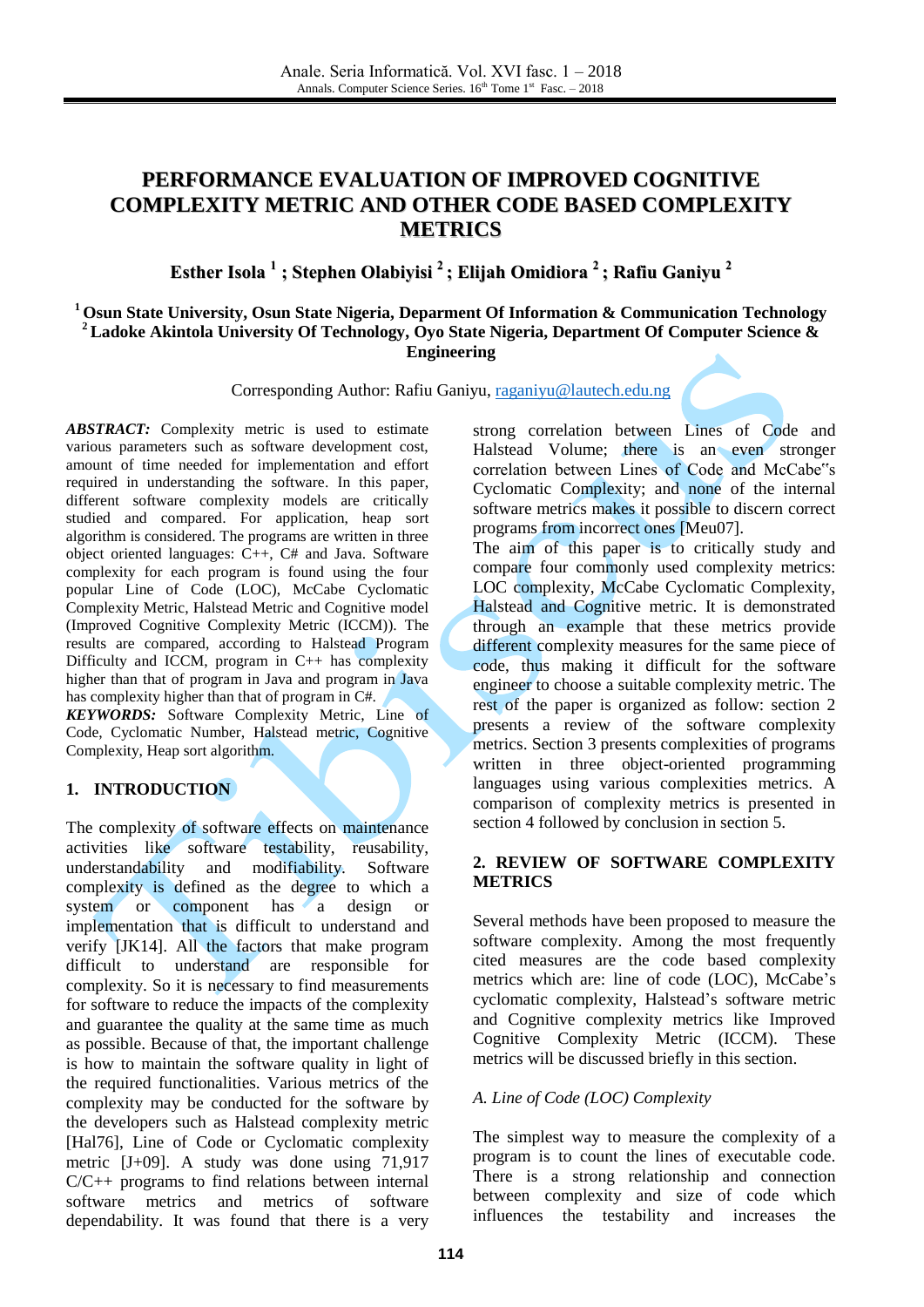implementation and running time [Meu07]. A program with larger LOC value takes more time to be developed. Generally, logical lines of code (LLOC) are more useful as compared to physical lines of code. LOC is a good estimate of the complexity of a program, is easy to implement, and does not require the complex operations and calculations [Jon06]. Moreover, counting lines of code can be transformed from a manual operation to an automated operation. However, it is programmer and language dependent and it does not take into consideration the code functionality [A+16].

### *B. McCabe's Cyclomatic Complexity Complexity*

McCabe defined the cyclomatic number as program complexity. This counts the number of linearly independent paths through a program. First the flow graph of the program is drawn and then the cyclomatic number is found using the following formula [SK10]:

$$
M = V(G) = e - n + 2p
$$

Where, is the number of edges in the graph, *n* is the number of nodes and *p* is the number of unconnected parts in the graph. It is recommended that no single module has a value of *M* greater than 10. Modules which have a value of greater than 10 are considered as complex modules and require much more testing effort. Those modules should be redesigned to reduce value of *M* [J+09]. Cyclomatic number can be easily computed in the development lifecycle during all phases. It improves the testing process, highlights the best areas of concentration for testing and gives the number of recommended tests for software [SK10]. However, the cyclomatic number presents only a partial view of complexity and can be misleading.

# *C. Halstead's Software Metric*

Halstead model defines a program as a collection of tokens, classified as either operators or operands. He proposed the following formulas to find Program Length, Program Vocabulary, Volume, Difficulty, and Effort [Hal97]:

Program Vocabulary  $(h) = h1 + h2$ Program Length  $(N) = N1 + N2$ Volume  $(V) = N \log_2 h$ Potential Volume  $(v^*) = (2 + h2) \log_2 (2 + h2)$ Program Level  $(L) = V^* / V$ Difficulty (D) =  $V / V^*$ Effort  $(E) = E/L$ Faults (B) =  $V / S^*$ 

Where *N1* is the number of all operators in the code, *N2* is the number of all operands in the code, *h1* is the number of distinct operators in the code, *h2* is the number of distinct operands in the code,  $V^*$  is the minimum volume represented by a built-in function that can perform the task of the entire program and *S\** is the mean number of mental discriminations or decisions between errors - a value estimated as 3,000 by Halstead.

Halsted found that complexity increases as vocabulary and length increase. Moreover, complexity increases as volume increases and program level decreases. Modules which do not have program levels close to 1 are too complex. Halstead method is easy to implement, simple to calculate, can be used for any programming language, minimizes rate of errors and maintenance effort. However, there are many shortcomings of this model. It has little or no use as a predictive estimating model. It is based on some unreal and imaginary assumptions which cannot be proven easily. For the large programs it is difficult to count the distinct operators and operands.

# *D. Cognitive Metric*

Cognitive Model proposed Improved Cognitive Complexity Metric (ICCM) to measure the complexity of software [I+16a]; [I+16b]. ICCM is based on number of variables and cognitive weights, for this, every Basic Control Structure is assigned a cognitive weight. CFS is based on cognitive weights. For this, every Basic Control Structure (BC) is assigned a cognitive weight. Either all the BCS's are in a linear layout or some BCS's are embedded in others. For the former, sum of the weights of all *n*  BCS's are added and for the later, cognitive weights of inner BCS's are multiplied by the weights of external BCS's [KM06]. Table 1 shows different types of BCSs, the corresponding dedicated weight.

**Table 1: Basic Control Structure [KM06]**

| Category            | <b>BCS</b>          | <b>CWU</b>     |
|---------------------|---------------------|----------------|
| Sequence            | Sequence            |                |
| Condition           | If-else / Switch    | 2              |
|                     | For / For-in        |                |
| Loop                | While/doWhile       | 3              |
|                     | Functional-call     |                |
| Functional activity | Alert/ prompt throw | $\overline{2}$ |
|                     |                     |                |
| Exception           | try-catch           |                |

#### **3. METHODOLOGY**

Heap sort algorithm is implemented in three object oriented languages which are C++, C# and java. For each program, all the four metrics (LOC, CC,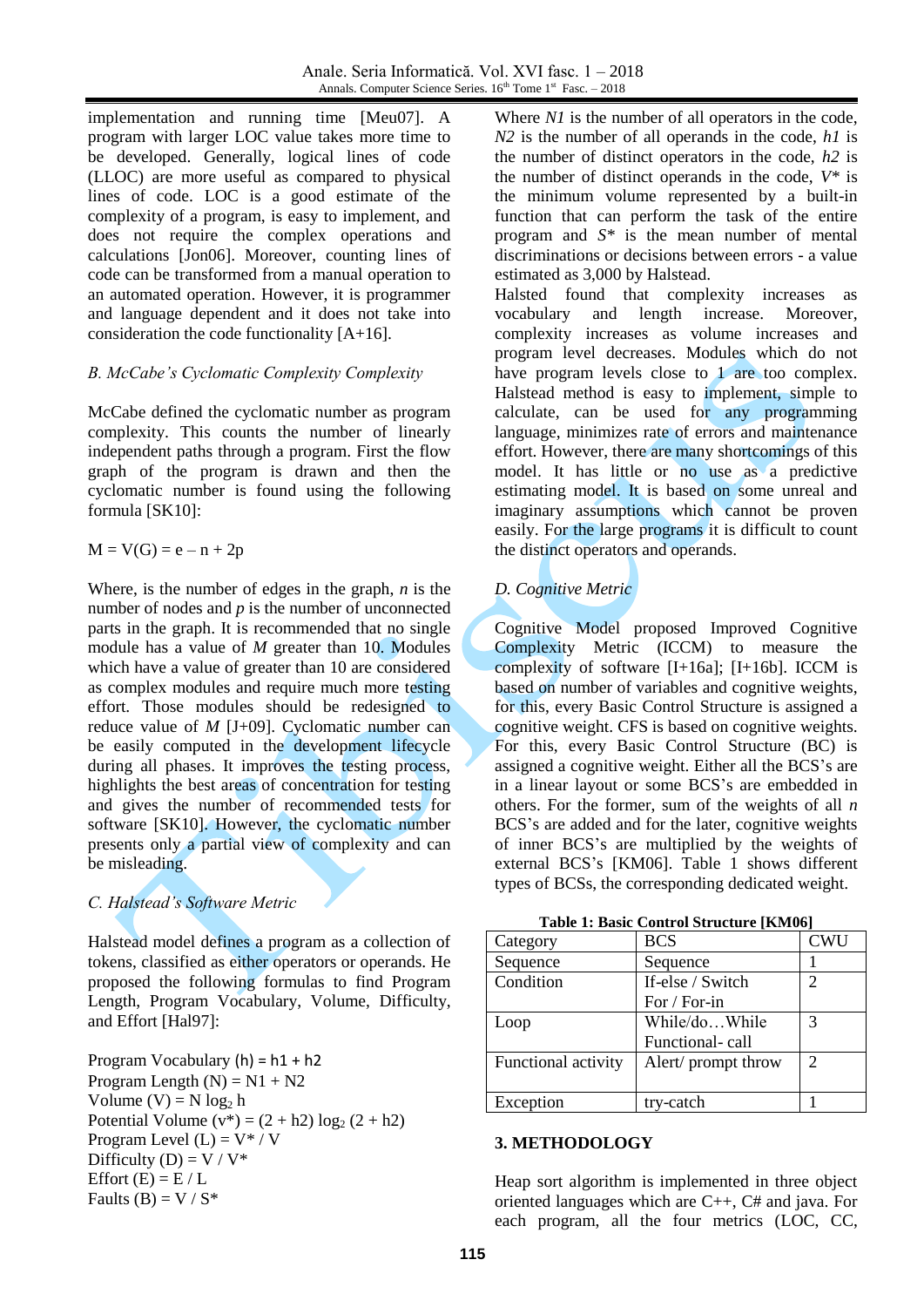Halstead and ICCM) are applied and compared. The complexity calculation is demonstrated with Heapsort Algorithm implemented in C# language, given by the following Table 2.

# **4. RESULTS AND DISCUSSION**

The complexity values of the three programs for different complexity measures are summarized in Table 3. It can be seen that heap sort algorithm implemented in C++ language has the highest ICCM and program difficulty values which are 415 and 183 respectively. Hence it is more complex and requires more effort in understanding the programs compared to C# and java language. C# is better compared to the other two programs, in the aspect of program difficulty, CC, LOC and ICCM. This is because the effort required in understanding heap sort algorithm implemented in C# is lesser compared to the other

two programs. A graph which covers the comparison between Program difficulty (D), Cyclomatic Complexity (CC), Line of code (LOC) and Improved Cognitive Complexity Metric (ICCM) is plotted in Figure 1. To observe similarities and differences between them a close inspection shows that the metrics are closely related. Figure 2 shows the relative graph between D, CC, LOC and ICCM. It can be observed that LOC, CC, D and ICCM reflects similar trends. In other words, high ICCM values are due to large size, large number of variables and large number of branching structures in a program. For example ICCM has the highest value of 415 for heapsort algorithm implemented in C++ language, which is due to having the maximum line of code 81. Figure 3 shows that if program volume is considered, heapsort algorithm is best implemented in C# and worst implemented in Java language.

| <b>Table 2: Complexity Calculation</b>      |                         |            |                  |  |  |  |  |  |  |
|---------------------------------------------|-------------------------|------------|------------------|--|--|--|--|--|--|
| <b>Complexity Method</b>                    | C# programs             |            |                  |  |  |  |  |  |  |
| <b>LOC</b>                                  | $LOC = 25$              |            |                  |  |  |  |  |  |  |
| McCabe (CC)                                 | $CC = 5$                |            |                  |  |  |  |  |  |  |
| <b>Halstead Method</b>                      | $N1 = 131$<br>$n1 = 19$ |            |                  |  |  |  |  |  |  |
| Program Volume (V)= $N \log 2 n$            | $N2 = 75$<br>$n2 = 9$   |            |                  |  |  |  |  |  |  |
| Program Difficulty (D) = $V/V^*$            | $V = 990$               |            |                  |  |  |  |  |  |  |
|                                             | $D = 79$                |            |                  |  |  |  |  |  |  |
| Improved Cognitive Complexity Metric (ICCM) | $3(ANV) + MNV$          | <b>CWU</b> | <b>ICCM</b>      |  |  |  |  |  |  |
| 1. Functionheapsort (int I)                 | 4 <sup>°</sup>          | 1          | 4                |  |  |  |  |  |  |
| 2.                                          | $\boldsymbol{0}$        |            | 0                |  |  |  |  |  |  |
| 3.<br>$Var = 1$ int I. length               | 6 <sup>2</sup>          |            | 6                |  |  |  |  |  |  |
| 4.<br>$End = I = 1$                         | $\overline{4}$          |            |                  |  |  |  |  |  |  |
| 5.<br>Swap                                  | 1                       |            |                  |  |  |  |  |  |  |
| Int I = heapify (int I, 1)<br>6.            | 8                       |            | 8                |  |  |  |  |  |  |
| 7.<br>While (end $> 0$ )                    | $\Omega$                | 3          | 0                |  |  |  |  |  |  |
| 8.                                          | $\Omega$                |            | 0                |  |  |  |  |  |  |
| 9.<br>$Swap = int [0]$                      | $\overline{2}$          |            | 2                |  |  |  |  |  |  |
| 10. Int I $[0] = \text{int [end]}$          | 6                       |            | 6                |  |  |  |  |  |  |
| 11. Int I [end] = swap                      | 6                       |            | 6                |  |  |  |  |  |  |
| 12.  . end                                  | $\boldsymbol{0}$        |            | $\mathbf{0}$     |  |  |  |  |  |  |
| 13. Int I = siftdown(int 1, 0, end)         | 10                      |            | 10               |  |  |  |  |  |  |
| $14. \}$                                    | $\boldsymbol{0}$        |            | $\theta$         |  |  |  |  |  |  |
| 15. Return int I                            | 4                       |            | 4                |  |  |  |  |  |  |
| $16. \}$                                    | $\Omega$                |            | 0                |  |  |  |  |  |  |
| 17. Function_heapify (int I, 1)             | 5                       |            | 5                |  |  |  |  |  |  |
| 18. $\{$                                    | $\boldsymbol{0}$        |            | $\boldsymbol{0}$ |  |  |  |  |  |  |
| 19. Var start = $(12)/2$                    | $\overline{c}$          |            | $\overline{c}$   |  |  |  |  |  |  |
| 20. While (start $\geq 0$ )                 | 1                       | 3          | 3                |  |  |  |  |  |  |
| $21.$ {                                     | $\theta$                |            | $\overline{0}$   |  |  |  |  |  |  |
| 22. Int = siftdown (int I, start, $I - 1$ ) | 8                       |            | 8                |  |  |  |  |  |  |
| 23. ---start                                |                         |            |                  |  |  |  |  |  |  |
| $24. \}$                                    | $\theta$                |            | 0                |  |  |  |  |  |  |
| 25. Return int I,                           | 4                       |            |                  |  |  |  |  |  |  |
|                                             | TOTAL:                  |            | 75               |  |  |  |  |  |  |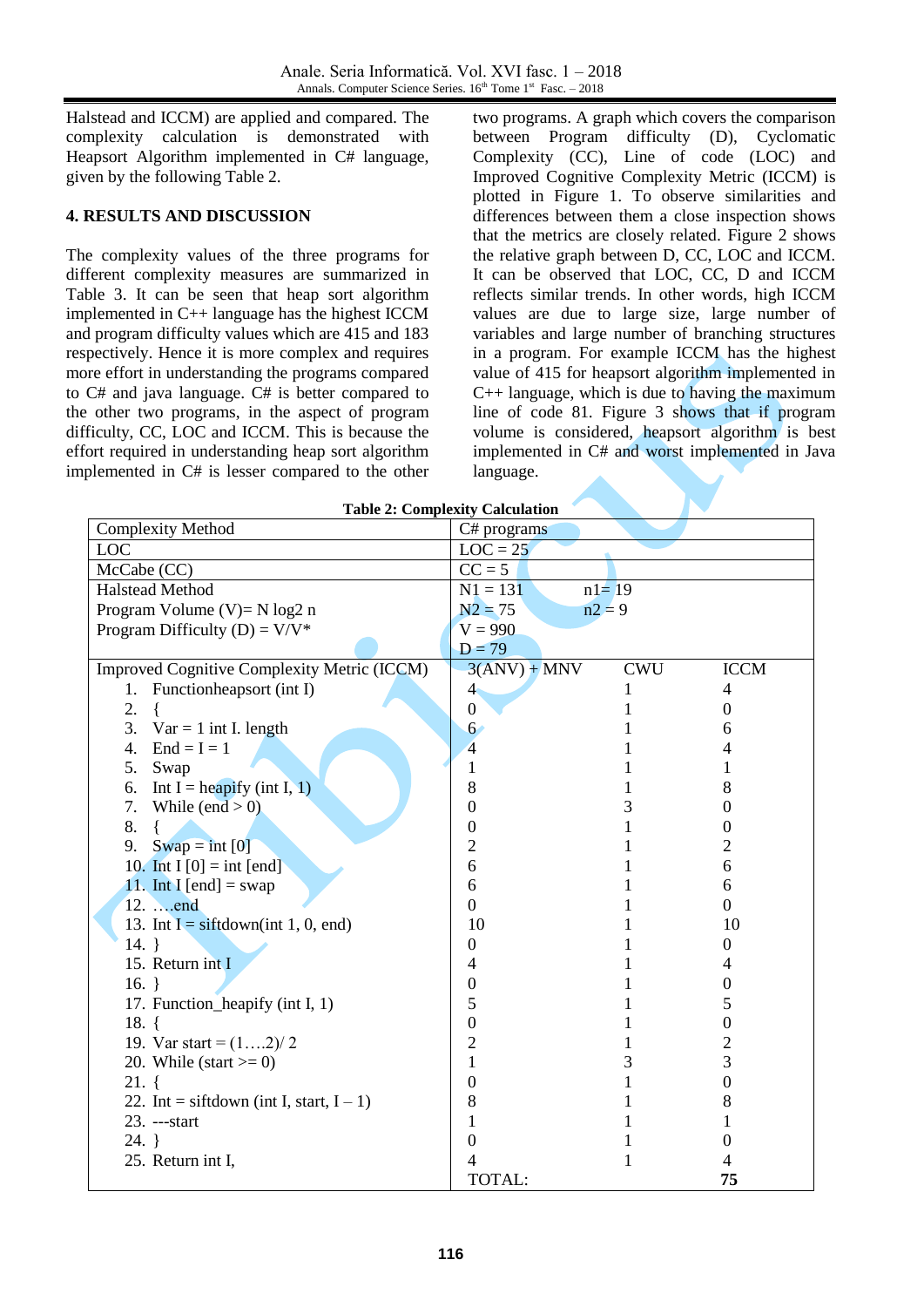Anale. Seria Informatică. Vol. XVI fasc. 1 – 2018 Annals. Computer Science Series.  $16<sup>th</sup>$  Tome  $1<sup>st</sup>$  Fasc.  $-2018$ 

| Table 3: Complexity values for different complexity measures |           |         |                  |                 |                     |     |  |  |  |  |
|--------------------------------------------------------------|-----------|---------|------------------|-----------------|---------------------|-----|--|--|--|--|
| Algorithm                                                    | Languages | Program | Program          | Cyclomatic      | Line of Code   ICCM |     |  |  |  |  |
|                                                              |           | Vol(V)  | Difficulty $(D)$ | Complexity (CC) | (LOC)               |     |  |  |  |  |
| Heapsort                                                     | C#        | 990     | 79               |                 |                     |     |  |  |  |  |
| Heapsort                                                     | $C++$     | 1579    | 183              |                 |                     | 415 |  |  |  |  |
| <b>Heapsort</b>                                              | Java      | 2098    | 108              |                 |                     | 310 |  |  |  |  |



**Figure 1: Comparison between ICCM, CC, LOC and D**



**Figure 2: Relative graph between ICCM, CC, LOC and D**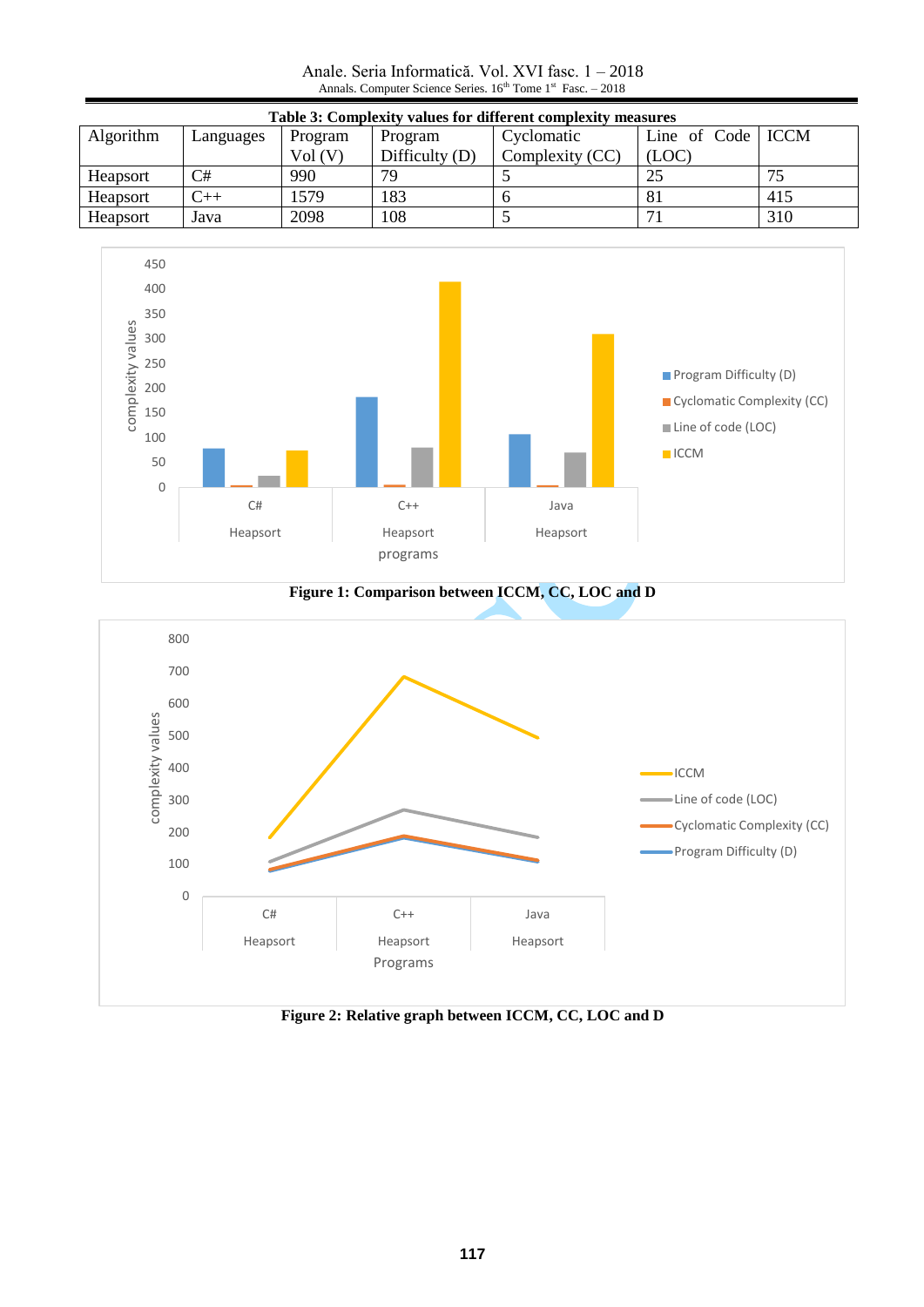

**Figure 3: Graph of Program Volume (V) for different implementation of Heapsort Algorithm**

### **CONCLUSION**

This research has considered software complexity measure experiment with heapsort algorithm. Heapsort algorithm was studied by computing the Progran Volume (V), the Program Difficulty (D), Cyclomatic Complexity metric (CC), Line of code (CC) and Improved Cognitive Complexity Metric (ICCM) using three different implementation languages (C#, C++ and Java). The Software complexity measurement plays a vital role to reduce the effort required in understanding and maintaining software, and to enhance the effectiveness of testing and software quality. According to Program Difficulty and ICCM, program in  $C++$  has complexity higher than that of program in Java and program in Java has complexity higher than that of program in C#. Thus it is not possible to say which program is more complex because different software metric gives different result. The reason that not all metrics are giving the same results is that each method covers a part and considers some parameters while leaving some others.

# **ACKNOWLEDGEMENT**

The authors wish to thank the authority of Osun State University Osogbo and Ladoke Akintola University of Technology Ogbomoso for enabling environment provided as well as uninterrupted internet services. The moral support of member of faculty is also appreciated.

### **REFERENCES**

- [A+16] **Ali Athar Khan, Amjad Mahmood, Sajeda M. Amralla, Tahera H. Mirza** - *Comparison of Software Complexity Metrics*. International Journal of Computing and Network Technology. Vol. 4, No 1, pp 19 – 27, 2016.
- [Hal76] **Halstead M. H.** *Elements of Software Science*, New York: Elsevier North, 1976.
- [Hal97] **Halstead M.** *Elements of software science,* Elsevier North-Holland, 1997.
- [I+16a] **Isola E. O., Olabiyisi S. O., Omidiora E. O., Ganiyu R. A., Ogunbiyi D. T., Adebayo O. Y.** - *Development of an Improved Cognitive Complexity Metrics for Object-Oriented Codes*. British Journal of Mathematics & Computer Science. 18(2): pp: 1-11, 2016.
- [I+16b] **Isola E. O., Olabiyisi S. O., Omidiora E. O., Ganiyu R. A.** - *An Exploratory Study of Effect of Implementation Languages On Quick Sort Algorithm Using Software Complexity Metrics*. Science Focus Vol. 21 No 2, pp. 1- 6, 2016.

[Jon06] **Jones C.** - *Strength and weaknesses of software metrics*, Version 5, 2006.